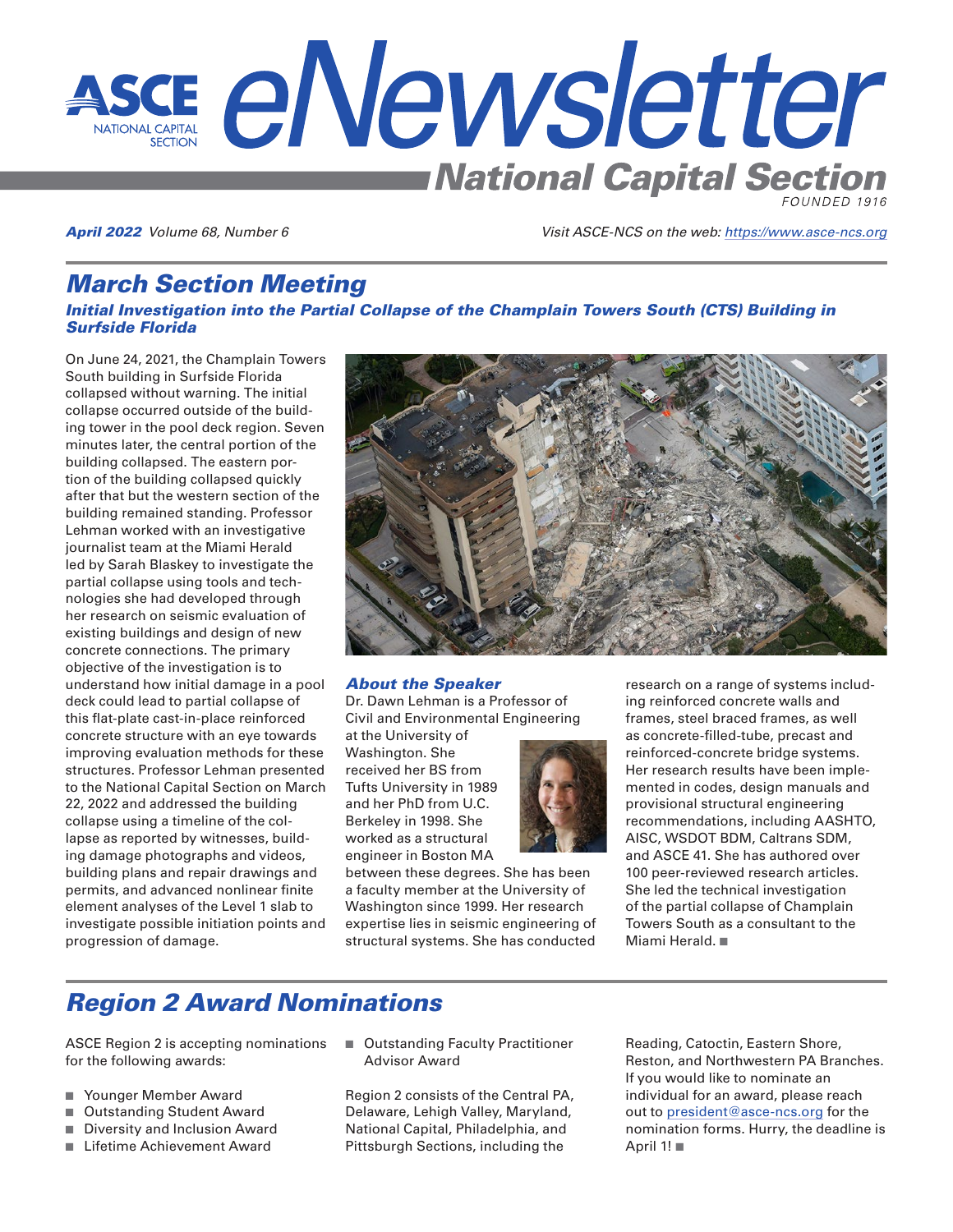## President's Corner

Hello to the National Capital Section!

The American Society of Civil Engineers Legislative Fly-In and Policy Week was held from March 2–4, 2022 in Washington, D.C. as a hybrid and virtual event. I participated for the first time and learned so

much. The event included a welcome from ASCE President, Dennis Truax, Ph.D., PE, DEE, D.WRE, F.ASCE and a keynote address from Dr. Geraldine Richmond, Undersecretary for Science and Energy at the U.S. Department of Energy. Both days also included intensive workshops, such as ASCE Issue Briefs concerning the Infrastructure Investment and Jobs Act (IIJA); a panel with leaders of State Departments of Transportation; and a talk on How Infrastructure Became a Trending Topic by CBS News' Transportation Correspondent Errol Barnett. *In short, the ASCE Legislative Fly-In equipped* 



*attendees with lessons on how to advocate for infrastructure on Capitol Hill and organized virtual congressional meetings to do just that.*

I was honored to meet with Congresswoman Eleanor Holmes Norton, as an Advocacy Captain and as

part of the DC Delegate with Martino Scialpi, PMP, CCM. We discussed priority issues in Washington, D.C., as we move toward implementation of the IIJA. As industry experts, civil engineers in the National Capital Section can assist leaders by updating them on infrastructure needs in the community. Thanks to the [Report Card Committee](https://asce-ncs.org/index.php/special-features/dc-infrastructure-report-card) of the National Capital Section, we have an incredible tool to use for these conversations. I would love to return to the Fly-In next year and encourage participation in advocating for infrastructure year-round. Members of the Section can continue to expand



ASCE Legislative Fly-In with Congresswoman Eleanor Holmes Norton, Jameelah Muhammad Ingram, & Martino Scialpi.

their knowledge by visiting [ASCE's](https://infrastructurereportcard.org/iijaresources/?utm_campaign=GR-2022-2-4-TWiW%20Email&utm_medium=email&utm_source=Eloqua)  [Infrastructure Investment and Jobs Act](https://infrastructurereportcard.org/iijaresources/?utm_campaign=GR-2022-2-4-TWiW%20Email&utm_medium=email&utm_source=Eloqua)  [Implementation Resource Center](https://infrastructurereportcard.org/iijaresources/?utm_campaign=GR-2022-2-4-TWiW%20Email&utm_medium=email&utm_source=Eloqua) page, a member-only resource.

As March continues, ASCE NCS will host a presentation with Dr. Dawn Lehman, Professor of Civil and Environmental Engineering at the University of Washington. She will discuss the initial investigation into the partial collapse of the Champlain Towers South (CTS) Building in Surfside Florida at our Section Meeting on March 22, 2022 at 12 pm ET. All are welcome to attend to learn how initial damage in a pool deck could lead to a partial collapse. ASCE NCS thanks Dr. Lehman for her efforts and availability to present. My hope is that learning more about this tragedy will be a positive step in preventing future ones for families and their loved ones.

In closing, I would like to thank the members of the National Capital Section for the continued support, as we strive to offer professional development opportunities. Also, on behalf of the National Capital Section, I would like to extend our congratulations to the ASCE Virginia Section on reaching 100 years! They will be hosting a [Centennial Gala](https://www.eventbrite.com/e/asce-va-section-centennial-celebration-gala-tickets-169792250191) on March 26, 2022. Coming this Spring, the National Capital Section looks forward to recognizing outstanding people and projects on April 26th, 2022. More details to follow.

Sincerely,

*Jameelah C. Muhammad Ingram, P.E., M. ASCE ASCE NCS President*

### **Newsletter**

Maria Raggousis, *Editor*

May 2022 Issue Deadline: April 20, 2022

To Submit Articles: [newsletter@asce-ncs.org](mailto:newsletter%40asce-ncs.org?subject=)

NCS eNewsletter Archives: go to [www.asce-ncs.org](https://www.asce-ncs.org) and view along the sidebar.

Address Changes: Call 1-800-548-ASCE, e-mail [member@asce.org](mailto:member%40asce.org?subject=), visit [www.asce.org](https://www.asce.org/), or write: ASCE – Membership, 1801 Alexander Bell Drive, Reston, VA 20191. Include your membership number.

## National Capital Section

Officers (2021–2022) Jameelah Muhammad Ingram*, President*

Elizabeth Wheeler*, Vice President* Joseph Whartenby Jr.*, Treasurer* Norine Walker*, Secretary* Kelly Cronin*, Past President* Emily Dean*, Previous Past President*

Maria Raggousis*, Newsletter Editor*

Ariana White*, YMF President* Lisa Anderson*, Director* Tricia Wolfbauer*, Director* Stephen P. Barna*, Director* Shainur Ahsan*, Director* Christopher Friend*, Reston Branch President*

#### Committee Chairs

Please refer to the [NCS website](https://www.asce-ncs.org) for a current list of NCS committees and chairs.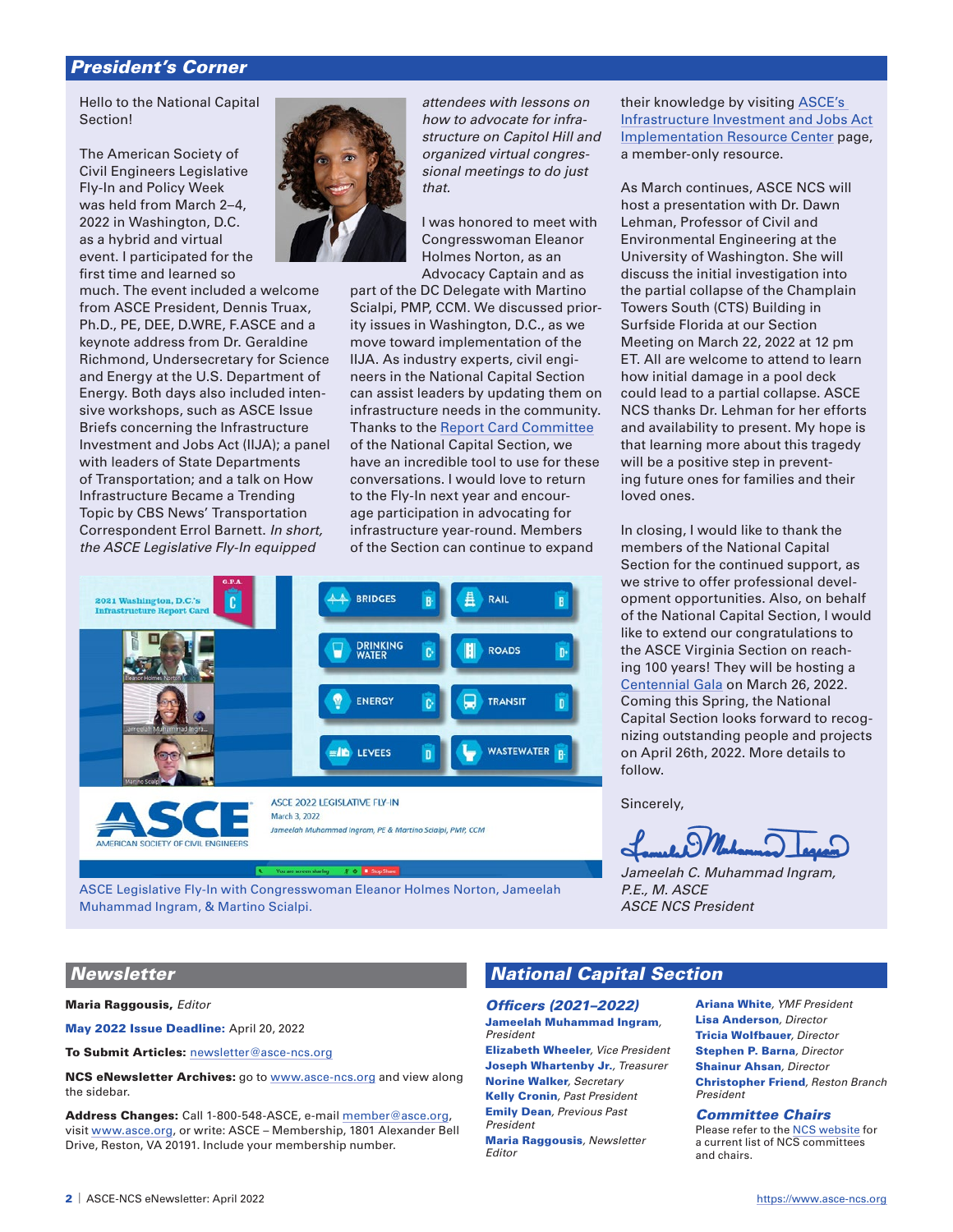# Virginia Section Centennial Gala Recap

On March 26th, 2022, the Virginia Section held their Centennial Gala

at the Omni Hotel in Richmond, VA. Early attendees met with President Dennis D. Truax, PE, DEE, DWRE, FASCE, FNSPE before the official start of the Gala. President Truax



was also the keynote speaker and captivated the audience with grace. President





Truax is a James T. White Endowed Chair, Department Head, and Professor of Civil & Environmental Engineering at Mississippi State University and the director of the Mississippi Transportation Research Institute. He

is a 1976 graduate of Virginia Tech and could not miss the Virginia Section Centennial! If you missed the event or the opportunity to meet with President Truax, check out [this interview](https://www.youtube.com/watch?v=kuHWjy16a-E&ab_channel=AmericanSocietyofCivilEngineers%28ASCE%29) to get to know him! $\blacksquare$ 

# 2022 OPAL Leadership Awards Honor 5 Exemplary Engineers

The annual ASCE Outstanding Projects And Leaders awards honor five civil engineers for career achievements in each of five categories: construction, design, education, government, and management. This year's winners will be recognized Oct. 25 at the OPAL Gala during the ASCE 2022 Convention in Anaheim, California.

And now, presenting the OPAL recipients for 2022:

#### In construction,

Susan Hou, M.Eng, P.E., PMP, M.ASCE, regional project manager, San Francisco Public Utilities Commission – for innovation and excellence in construction of civil

engineering projects and programs.

In design, Raymond P. Daddazio, Eng.Sc.D., P.E., F.EMI, M.ASCE, senior consultant and former president, Thornton Tomasetti – for innovation and excellence in civil engineering design.

In education,

Gholamreza Mesri, Ph.D., M.ASCE, Ralph B. Peck Professor of geotechnical engineering at the University of Illinois Urbana-Champaign – for demonstrated excellence in furthering civil engineering education.



In government, Lloyd C. Caldwell Jr., P.E., M.ASCE, former Director of Military Programs for the U.S. Army Corps of Engineers – for demonstrated leadership of public sector projects and programs.

In management, Paul F. Boulos, Ph.D., Dist.D.NE, Hon.D.WRE, NAE, Dist.M.ASCE, founder and former chief executive officer, Digital Water Works Inc. – for exceptional management skills in his professional career.  $\blacksquare$ 

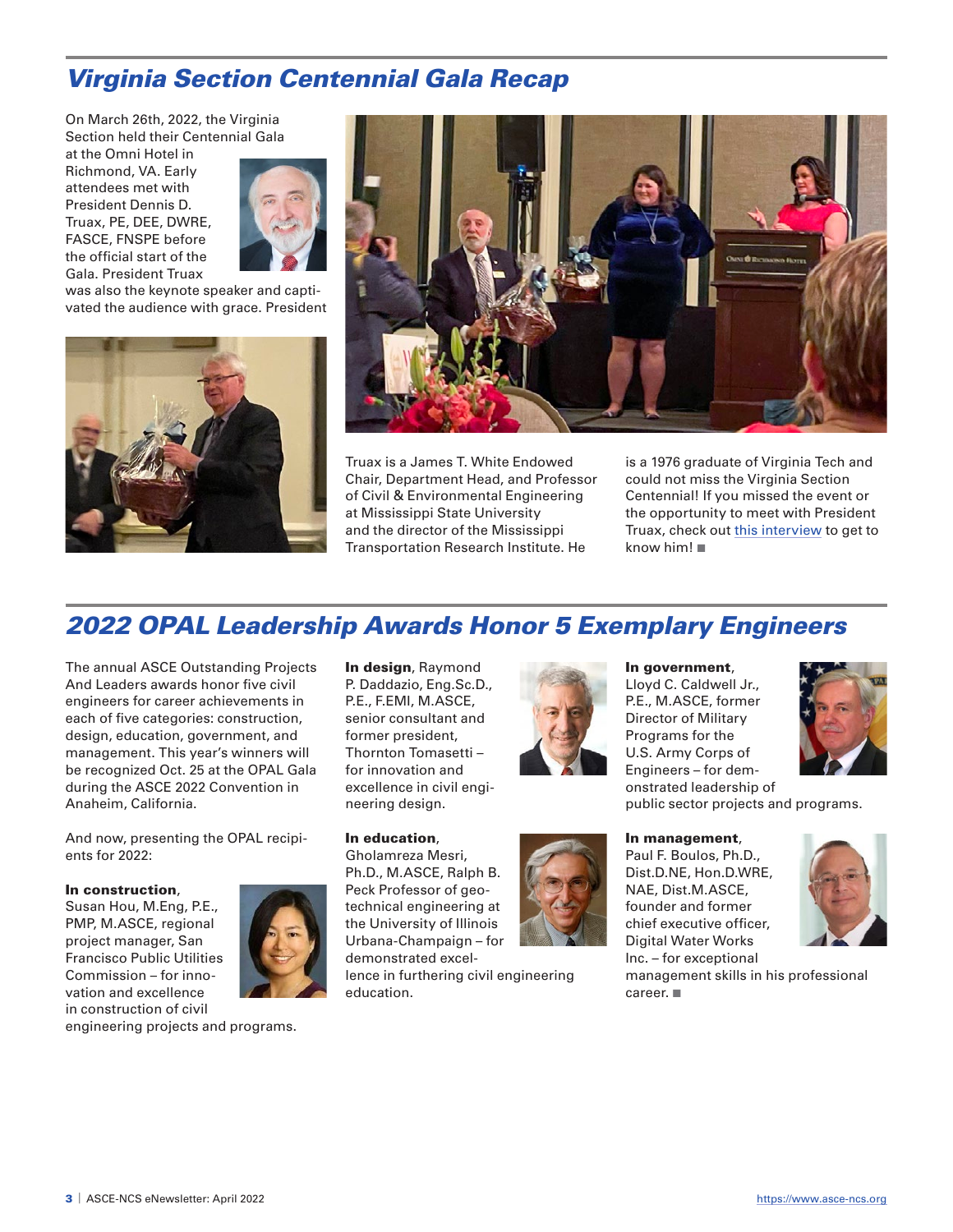# Dr. Z's Corner

# April 1, 2022: Beginning of a New Era for Engineers Planning to Take the PE Civil Exam

In this month's article, we share ground-breaking news with our readers regarding the Principles and Practice of Engineering (PE) Civil exams. Starting April 1, 2022, The National Council of Examiners for Engineering and Surveying (NCEES) will be transitioning the PE Civil exams from pencil-and-paper (P&P) format to a computer-based (CBT) format.

Initially, NCEES planned to complete the PE Civil exam's transition to CBT format in 2023 but fast-tracked the change as part of its response to COVID-19. After the April 2020 penciland-paper exam administration was canceled because of the coronavirus pandemic. NCEES added an extra day to the October 2020 administration and began exploring the possibility of moving the PE Civil exam to CBT earlier than planned. The PE Civil exam was offered for the last time in penciland-paper format in October 2021.

Engineering students who passed the FE exams (students with EIT) should know about the Principles and Practice of Engineering (PE) exams. The PE exam basically tests for a minimum level of competency in any given particular engineering discipline. It is designed for engineers who have gained a minimum of four years' post-college work experience in their discipline under a PE's supervision (depending on state requirements).

The PE Civil exam in CBT format includes 80 questions. The total exam appointment time is 9 hours and it includes a non disclosure agreement (2 minutes), tutorial (8 minutes), actual exam (8 hours) and a scheduled break (50 minutes). For more information our readers may refer to the latest version of *NCEES Examinee Guide at* NCEES. org*.* All examinees are required to read this document before starting the exam registration process.

It is also important for our readers who are planning to take the PE Civil CBT exam to review the exam



specifications, fees, requirements and the reference material. The new PE Civil Reference Handbook, Version 1.1 may be downloaded for free from NCEES website. To download, first register or log in to [My NCEES](https://account.ncees.org/) and then go to Dashboard/Common Tasks/ Useful Documents/View reference handbooks.

The current version of the reference handbook will be supplied onscreen as a searchable PDF. All examinees will use a 24-inch monitor while testing to allow sufficient space to display both the exam question and the reference handbook. If codes, standards, or other references are being supplied, they will be listed on the last page of the exam specifications.

Typically, references are best viewed in the exam software at 100%. If additional clarification is needed, zooming to a higher or lower percentage may be helpful.

The exam fee for the new PE Civil CBT is \$375 and is payable directly to NCEES. Some licensing boards may require filing a separate application and paying an application fee as part of the approval process to qualify for a seat. The examinee's licensing board may have additional requirements as well. If you are planning to take the PE

exam, familiarize yourself with your state licensing board's unique [registra](https://ncees.org/engineering/)[tion procedures](https://ncees.org/engineering/) before registering for the exam.

### Specifications and design standards

The PE Civil CBT exam is a breadth and depth examination. The breadth items cover topics from all five areas of civil engineering. The depth items focus more closely on a single area of practice. The PE Civil exam includes multiple-choice questions as well as [Alternative Item Types \(AITs\)](https://ncees.org/exams/cbt/).

For details on the format and length of the exam, the topics covered, and applicable design standards, select your engineering discipline below to download the exam specifications from NCEES' web site, NCEES.org. PE exam specifications and design standards are posted 6 months before their effective date. Exam specifications change once every 5–7 years. Design standards change more frequently. The design standards for **2022** exams are listed below according to five civil engineering disciplines:

- [Civil Eng: Construction](https://ncees.org/wp-content/uploads/Civ-Con-April-2022_r2.pdf)
- [Civil Eng: Geotechnical](https://ncees.org/wp-content/uploads/Civ-Geo-April-2022_r2.pdf)
- [Civil Eng: Structural](https://ncees.org/wp-content/uploads/Civ-Str-April-2022_r3.pdf)
- [Civil Eng: Transportation](https://ncees.org/wp-content/uploads/Civ-Tran-April-2022_r2.pdf)
- Civil Eng: Water Resources and **[Environmental](https://ncees.org/wp-content/uploads/Civ-WRE-April-2022_r2.pdf)**

### Allowed reference materials

As mentioned earlier, the examinee will be provided with an electronic *PE Civil Reference Handbook* as well as all design standards specified for the chosen civil discipline during the exam. This handbook and the standards listed on the exam specifications are the **only** reference material that can be used during the exam.

The examinee will not be allowed to bring personal copies of any material into the exam room. Design standards are available through the publisher, typically as both an electronic and printed copy.

*continued on page 5*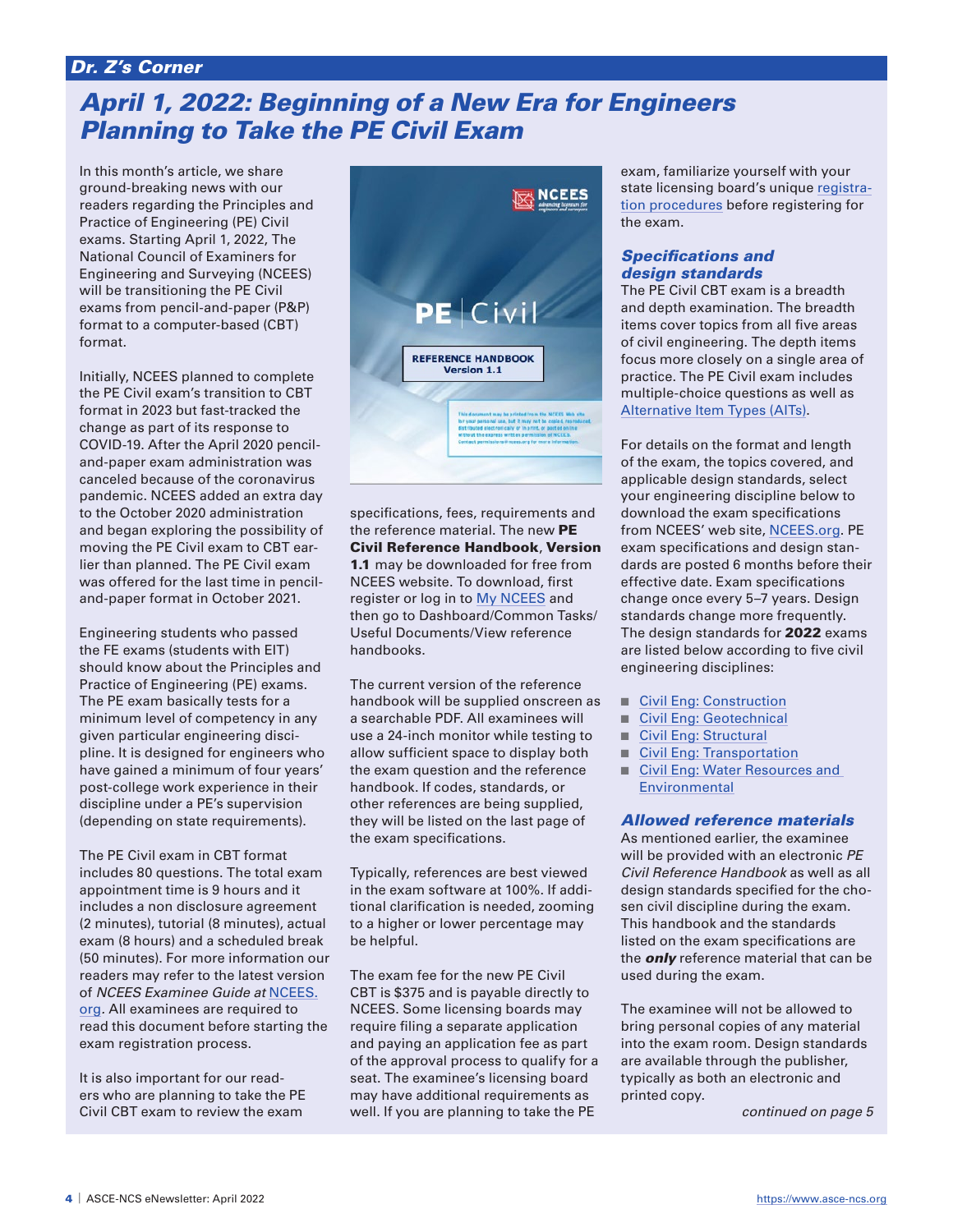## Dr. Z's Corner, continued

The handbook and design standards will be available for both the **breadth** and **depth** portions of the exam, though design standards are not needed for breadth questions. The NCEES handbook and the design standards used on the exam are searchable pdf files with linked chapters for easy navigation.

Finally, we have to remind our readers that both the FE and PE exams are very fast paced exams and you will have little time to look up information. Therefore, make sure you are familiar with your reference material and design standards. It will be helpful to begin with the subject areas you know best. This will give you more time and build your confidence.

Most importantly, stay relaxed and confident. During the exam, keep a good attitude and remind

yourself that you are going to do your best!

Until next time, Ahmet Zeytinci, P.E. [az@akfen.com](mailto:az@akfen.com)



# Celebrating the First Women Members of ASCE

By Melinda Luna, P.E., CFM, F.ASCE

*March is Women's History Month, an occasion to reflect on the contributions of women to the world. In this article, ASCE's History and Heritage Committee celebrates some of the Society's pioneering women.*

When Elsie Eaves, P.E., applied to be a full member of ASCE in 1927, she knew that some women affiliated with ASCE, including Nora Stanton Blatch Barney, had applied for full membership in the past but were declined that status.

Barney was the daughter of Harriot Stanton Blatch and the granddaughter of Elizabeth Cady Stanton, leaders in the women's rights movement in the United States. In 1905, she became the first junior member of ASCE. That same year she was also among the first U.S. women to earn a degree in civil engineering. She worked for the American Bridge Company, New York City Board of Water Supply, Radley Steel Construction Company, and the New York Public Service Commission. She also contributed to the women's rights movement, was a leader in the Women's Political Union and served as editor of the organization's newsletter. ASCE's junior membership included an upper age limit, similar to today's younger member designation. Thus eventually Barney aged out of her ASCE membership.

Eaves did not let that deter her from pursuing and attaining full membership in ASCE. As she built a rewarding career, one of her first major accomplishments was to create an inventory



of municipal and industrial sewage facilities that helped shape federal loan and grant legislation in the 1930s. Later, she wrote construction market and wage reports for *Engineering News-Record*. Eaves was the first woman professional engineer in the state of New York in 1930. She went on to become the first female ASCE life member, first female member of Chi Epsilon, and the first honorary female member of the American Association of Cost Engineers.

The second woman to become a full member of ASCE was Jane H. Rider in 1931. Rider was director of the Arizona State Laboratories at the University of Arizona. She was a sanitary engineer who investigated public water supply, garbage, and sewage disposal, and she conducted a special investigation of the Salt River and canal system. Rider, too, had a career of firsts and was inducted



Jane Rider was the second woman to attain full ASCE membership.

into the Arizona Women's Hall of Fame.

For the ASCE Texas Section and the Austin Branch, Leah Moncure, P.E., was the first female member. Moncure spent her entire career working for the Texas State Department of Highways. Additionally, she was the first female professional engineer in Texas.

The ASCE History and Heritage Committee encourages the Society's sections and branches to celebrate their first female members as part of Women's History Month by identifying and researching names and careers.  $\blacksquare$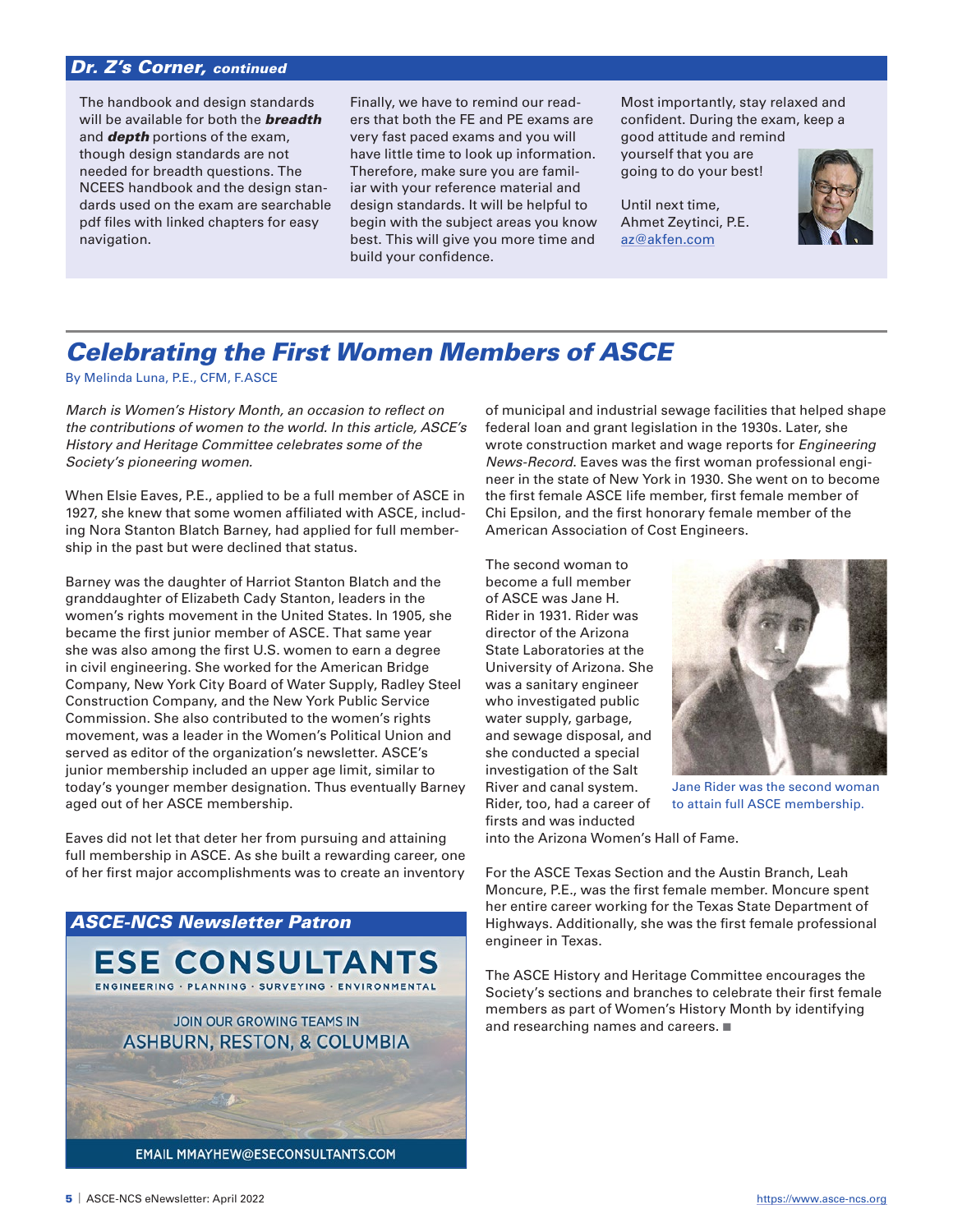# Civil Engineering and You

# Your Documents as Library: The Object

The second in a series of four articles for managing with PowerShell your Documents folder as a library by Ranjit Sahai, PE, F.ASCE

In last month's hands-on exercise, you counted the number of files in your **Documents** folder in a mere split second. Let us continue that journey with three additional exercises to demonstrate your access to powerful pre-built methods that come bundled with Microsoft Windows.

### Mimicking Word's Change Case

Click Start, type **PowerShell**, and click Windows PowerShell.

At the command prompt, type the following and press **Enter**:

#### **\$myProfession = "Civil Engineer"**

This statement assigns "**Civil Engineer**", a text string object, to the variable **\$myProfession**. Note that variables begin with the **\$** symbol. Next, type the following and press **Enter**:

#### **\$myProfession.ToUpper()**

This statement invokes the **ToUpper()** method to change the case of the string **Civil Engineer** to **CIVIL ENGINEER**.

Here, you accessed the same method that Microsoft Word uses with its Change Case to UPPERCASE command (Fig. 1).

### The day US declared independence

Our next exercise determines the day of the week when the United States



Fig. 1: The first exercise mimics Microsoft Word's Change Case capability.

declared its independence from the British Empire:

**(Get-Date "7/4/1776").DayOfWeek**

In this exercise, the **Get-Date** PowerShell command converts the string object **"7/4/1776"** to a **DateTime** object, and **DayOfWeek** extracts the object's day of the week property: **Thursday**.

Note that the period (.) invokes a method on or extracts a property from an object.

### An object's methods and properties

The following exercise lists the methods and properties of the **FileInfo** object by using the familiar **\$dal** (an acronym for *Documents as Library*) variable introduced last month:

**\$dal = Get-ChildItem \$env:USERPROFILE\ Documents – File – Recurse**

(See last month's article for a narrative description of the above statement.)

In this exercise, instead of determining the number of files in the Documents folder, as we did last month, we will list all members (i.e. methods and properties) of **\$dal**, a variable that holds **FileInfo** objects. In PowerShell, type the following and press **Enter**:

**\$dal | Get-Member**

*continued on page 7*

| PS $C:\>$ \$myProfession = "Civil Engineer"                                |                       |  |
|----------------------------------------------------------------------------|-----------------------|--|
| PS C:\> \$myProfession.ToUpper()                                           |                       |  |
| <b>CIVIL ENGINEER</b>                                                      |                       |  |
| PS $C:\$ (Get-Date $"7/4/1776"$ ). DayOfWeek                               |                       |  |
| Thursday                                                                   |                       |  |
| PS $C:\>$ \$dal = Get-ChildItem \$env:USERPROFILE\Documents -File -Recurse |                       |  |
| PS $C:\$ sdal   Get-Member                                                 |                       |  |
|                                                                            |                       |  |
| TypeName: System.IO.FileInfo                                               |                       |  |
|                                                                            |                       |  |
| Name                                                                       | MemberType Definition |  |
|                                                                            |                       |  |

Fig. 2: These exercises demonstrate your access to powerful pre-built methods bundled with Windows. (String, DateTime, and FileInfo objects are demonstrated above.)

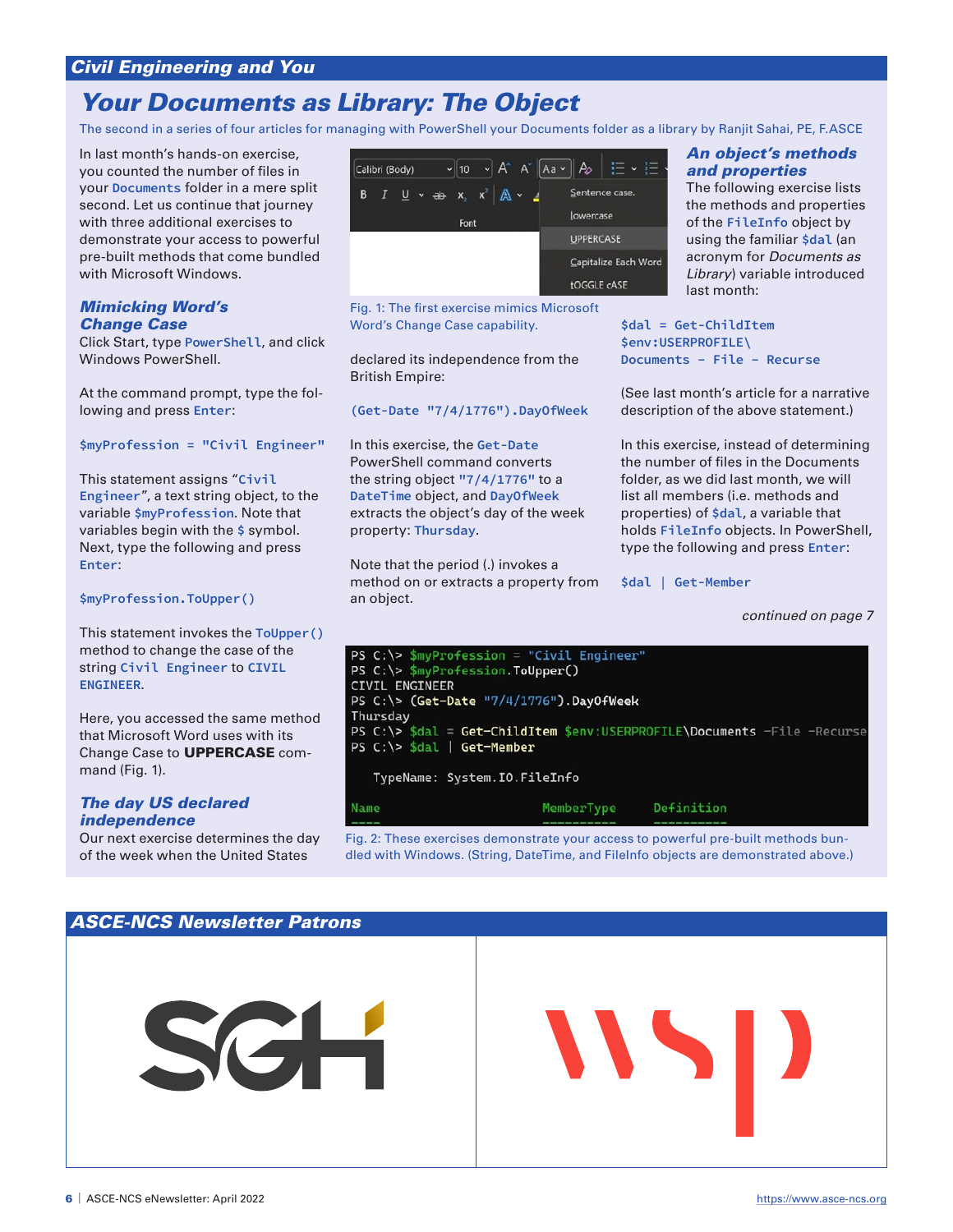## Civil Engineering and You, continued

The **Get-Member** command receives **FileInfo** objects from the **\$dal** variable and lists all its members, whether method or property.

To see the list of methods and properties for a text string, type in PowerShell:

**"Civil Engineer" | Get-Member**

To see the list of methods and properties for the **DateTime** object, type:

**Get-Date | Get-Member**

#### Two takeaways

The first thing to take away from the three hands-on exercises is that the

functions you can perform with an object – such as convert the case, trim letters from a word, split sentences from a paragraph, and the like – are called methods. The attributes of an object, such as the number of characters in a text string, or the day of the week for a date object are called its properties.

The second takeaway is the list of methods and properties of **String**, **DateTime** and **FileInfo** objects. Why? Because the document search commands, being featured in the May issue of this article series, are crafted from them as raw material. Specifically, the properties of interest are **Directory**, **LastWriteTime**, **Name**, and **Extension** from the **FileInfo** object, which in turn are made from **String** and **DateTime** objects.

Next month, we'll take a guided tour of the PowerShell command-line interface.

#### About the Author

Ranjit, a Past President (2013–14) of ASCE-NCS, is a principal and founder of RAM Corporation, a firm serving

State DOTs with a focus on traffic engineering design, stormwater facility inspections, and IT solutions for engineering workflows.



# ASCE Legislative Fly-In Returns to Capitol Hill for First Time in Three Years

### By Ben Walpole, Aff. M.ASCE

The annual ASCE Legislative Fly-In returned this week to Washington, DC, for the first time in three years, after COVID pushed the 2021 event to a virtual platform and forced the cancelation of the 2020 iteration.

"It's good to get back and see people," said Jim Pajk, P.E., M.ASCE, who figures he hasn't missed a fly-in for at least a decade, representing central Ohio. "And there's a different energy having it right here in Capitol Hill."

The ASCE fly-in gathered 225 ASCE members from 48 states, the District of Columbia, and Puerto Rico – most of them in person, some participating via Zoom – for a three-day program of advocacy sessions and networking, highlighted by congressional visits to discuss infrastructure.

Those conversations took on a new tenor this year with the passage of the bipartisan infrastructure law in November. At \$1.2 trillion, it marks the largest infrastructure investment in the nation's history.

Of course, that also can complicate certain congressional visits, depending on who you're talking to.

"It's exciting to always have that really good 'thank you' to offer people," Pajk said. "But there are some challenges. From Ohio, Sen. (Rob) Portman was instrumental in getting the IIJA (Infrastructure Investment and Jobs Act) accomplished in such a bipartisan way in the Senate. On the House side, it wasn't as robustly bipartisan as we would have liked. So we've had to have some discussions with elected officials promoting the benefits of the IIJA in their district, even if they didn't vote for it. Those can be challenging conversations.

"You want to be respectful of how they voted. At the same time, we want to discuss the benefits that they're going to see. And they're receptive."

The other interesting challenge is ASCE members fending off the notion that with the bipartisan infrastructure law in place – as industry altering as that may be – the country's infrastructure needs are taken care of. ASCE's infrastructure advocacy work continues.

Pajk found a potent conversation starter in the recent news that Intel will be making a \$20 billion investment in facilities in central Ohio.

"That's an unbelievable talking point," Pajk said. "It's going to create more investment, but it also means we're going to have to be proactive about our infrastructure. And it's more than just roads and bridges. So it's great to talk about that this week."

While Pajk and his fellow grizzled advocacy veterans reconnected, many other ASCE members enjoyed their first Legislative Fly-In experience.

Less than a year out from graduating from college, Matthew Jacobson, EIT, ENV SP, A.M.ASCE, made the trip from Los Angeles for his initial fly-in.

"There is this really big intersection between civil engineering and the work we do and the legislative work that Congress does," said Jacobson, who now works as a civil analyst for Kimley-Horn and Associates. "I think that really inspired me to get more connected. Graduating and being a working professional now, you see how the work we do as civil engineers directly impacts the community but also relies heavily on public funding. It seemed like everything was coming together all at the same time." $\blacksquare$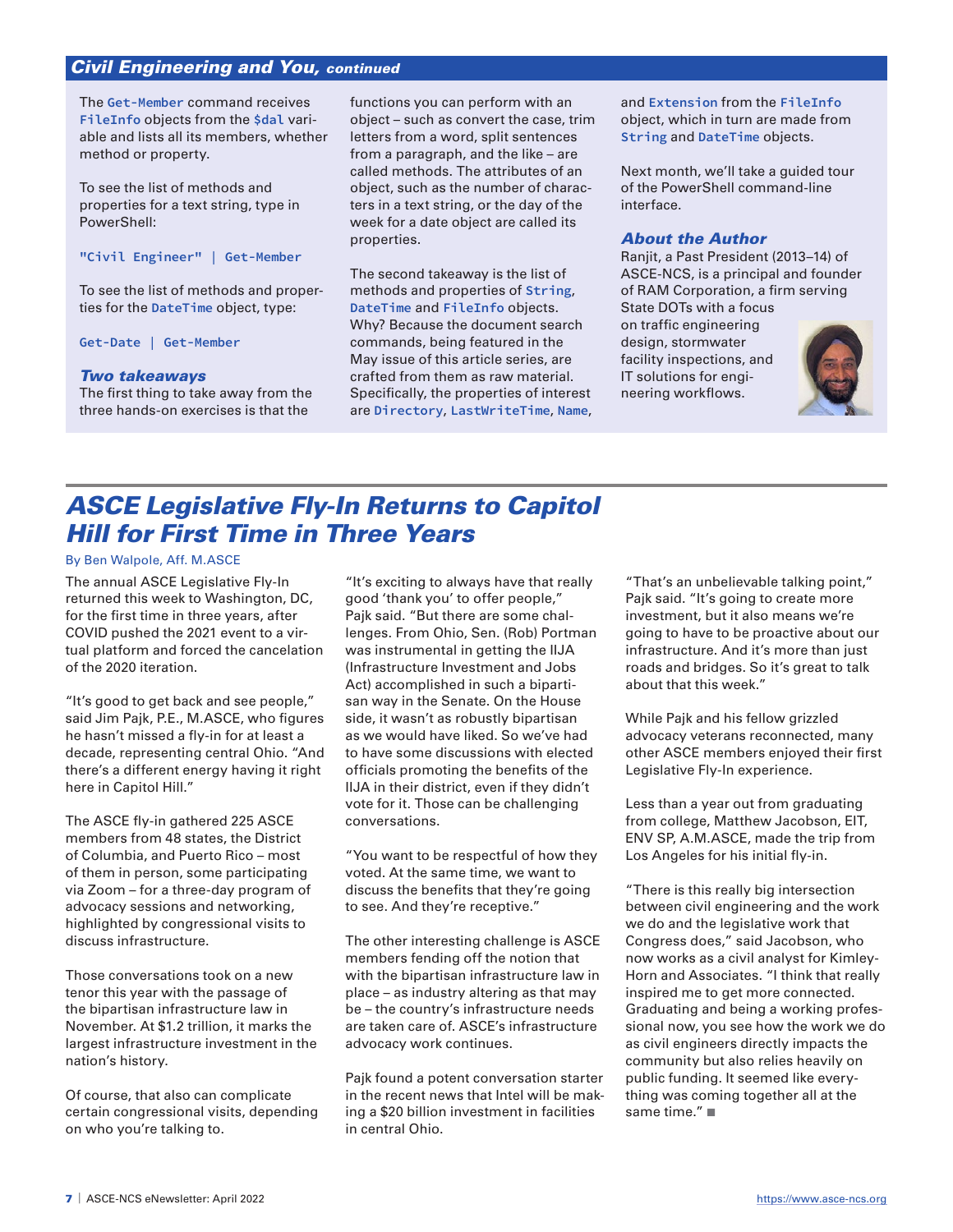# ASCE-NCS Committee and Branch News and Updates

#### Reston Branch

By Michael J. Magyarics, P.E., M. ASCE, Reston Branch Vice President

On February 8, 2022, the Reston Branch hosted Eric Sender, PE, DBIA, Senior Vice President, and Julia Simo, PE, Project Manager, both from Wallace Montgomery for their virtual presentation entitled, "Albemarle Intersection Bundling." Their presentation discussed the VDOT Albemarle Intersection Bundling Project, which consists of six separate intersection and interchange spot location improvements (elements) for traffic safety/operations and overall traffic congestion relief around the City of Charlottesville, and "bundled" under a \$28.5m best value design-build contract. The presentation also provided an overview of the Albemarle Intersection Bundling Project's procurement, design submittals, and construction and highlighted challenges faced in the on-going delivery of the six intersection/interchange improvements.



Eric Sender is a PE and DBIA-certified professional with over 30 years of experience in transportation roadway

projects, including the last 20 years as a Design Manager dedicated to delivering design-build projects. In 1994, he joined Wallace Montgomery as a Design Engineer,



and advanced to become a Senior Vice President and Chief Engineer of the Highways Department. From 1999 to 2004, he provided general engineering consultant services to the Maryland Department of Transportation State Highway Administration (MDOT SHA) to develop design-build concept designs, performance specifications, and ROW and utility relocation requirements. Eric facilitated establishing utility relocation corridors along the MDOT SHA roadway

dualization design-build projects, which earned a National AASHTO Award for Innovation. Eric has spent the past 18 years as a Design Manager delivering design-build final design efforts on traffic operations and safety interstateexpressway/arterial/collector roadways and intersection/interchange improvements projects – which gave him the technical expertise and oversight skills to serve as the Curtis Contracting Design-Build Team's Design Manager on the Albemarle Intersection Bundling Project.

Julia Simo is a PE with over 9 years of experience in structural engineering, highway engineering, project management, and program management.

She joined Wallace Montgomery in 2020 as a Project Manager for the Highways Department, primarily for transporationrelated projects in Virginia. Julia served

as the Wallace Montgomery Project Manager for the US 250/Route 151 roundabout; the new Rio Mills Road to Berkmar Drive connector road; and the I-64 Exit 124 at US 250 Diverging Diamond Interchange (DDI) improvements on the Albemarle Intersection Bundling Design-Build Project. Prior to working at Wallace Montgomery, Julia was employed with VDOT as a Structural Engineer in the Structure & Bridge Division and as the first VDOT eConstruction Program Manager where she spearheaded eConstruction initiatives such as Tablet Based Inspection and 3D/4D Engineered Models. As part of her roles, Julia served as Lead Designer for bridge design and maintenance projects, coordinated multiple high-profile design-build and P3 projects, and developed 3D Engineered models with reality modeling for public involvement.

On March 8, 2022, the Reston Branch hosted Adam Marolf, MS, PE, Senior Geotechnical Engineer and Branch Manager for American Geotechnical & Environmental Services, Inc., for his virtual presentation entitled, "Managing Project Risks with Geotechnical Information." The presentation highlighted many of the subsurface features that are challenging to fully characterize



and underscore the importance of including geotechnical design throughout the project life. There are options for the type of subsurface explorations that can be performed, and the method selected as well as the frequency of testing are both of utmost importance in providing an appropriate design.

Construction projects have uncertainty in many different aspects, but it is generally understood that the characterization of the subsurface conditions is often one of the least predictable items and requires careful consideration by the designer. It was challenging in the past for geotechnical engineers to obtain professional liability insurance due to this risk, and it was work by organizations such as the Geoprofessional Business Association (formerly the Associated Soil and Foundation Engineers) that helped to standardize best practices and better incorporate the inherent variability of the subsurface data into the overall project specifications and plans.

Subsurface explorations are carried out early in a project development process and at times are not refined to include changes to the overall project. It is necessary for the project managers and design teams to consider the importance of including geotechnical designers throughout the design process to ensure that the geotechnical data collected is pertinent to the final project alignment and grading. Depending on the project type there are various items below the surface of the ground that need to be evaluated and may include: the load carrying capacity *continued on page 9*